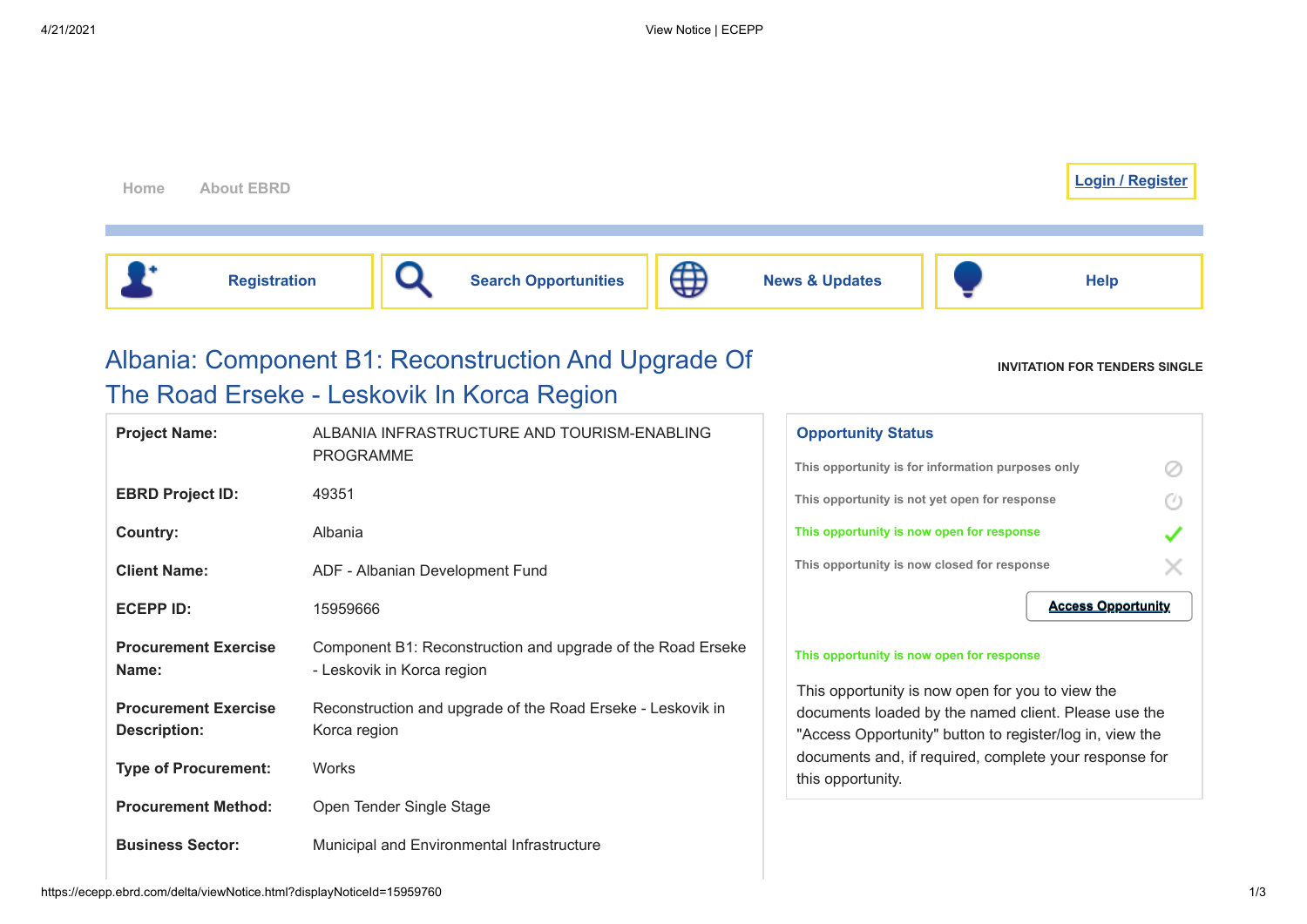4/21/2021 View Notice | ECEPP

| <b>Notice Type:</b>      | Invitation For Tenders Single |
|--------------------------|-------------------------------|
| <b>Publication Date:</b> | 19/04/2021 15:49              |
| <b>Issue Date:</b>       | 19/04/2021 00:00              |
| <b>Closing Date:</b>     | 01/06/2021 10:00              |

# **INVITATION FOR TENDERS SINGLE**

### **1. Funding Details**

The above named client intends to use part of the proceeds of a loan from/grant administered by the European Bank for Reconstruction and Development (the Bank) towards the cost of the above named contract(s).

### Additional financing information:

The Albania Infrastructure and Tourism-Enabling Project "the Project" is financed by the European Union through technical assistance and investments grants for a total amount of EUR 40 million, and by complementary sovereign loan facility provided by the EBRD to the Government of Albania. The Project is implemented by the Albanian Development Fund as executing agency (the "Client") and the European Bank for Reconstruction and Development (the "Bank"). The EU grants are identified by the EU in close cooperation with the Albanian Development Fund.

# **2. Information on the Procurement Exercise**

Contracts will be subject to the Bank's Procurement Policies and Rules and are open for participation for firms from any country, unless otherwise specified in the procurement documents.

The type of contract and the procurement method is stated above. A full description of the procurement exercise is available within the documentation and is available free of charge in ECEPP.

The documentation will include such information as: detailed technical and financial requirements; any information on lots; the expected outcome; eligibility and qualification requirements; contract start date; planned contract duration; any response requirements; any other relevant information.

This procurement exercise will be conducted using the EBRD Client E-Procurement Portal (ECEPP). Prospective participants can access the procurement exercise by clicking on the below link or on the 'Access Opportunity' button (if viewing this notice on ECEPP). Registered participants may log in and access the documentation immediately and unregistered participants may do so after completing a brief registration:

# **<https://ecepp.ebrd.com/respond/J52YYVTB29>**